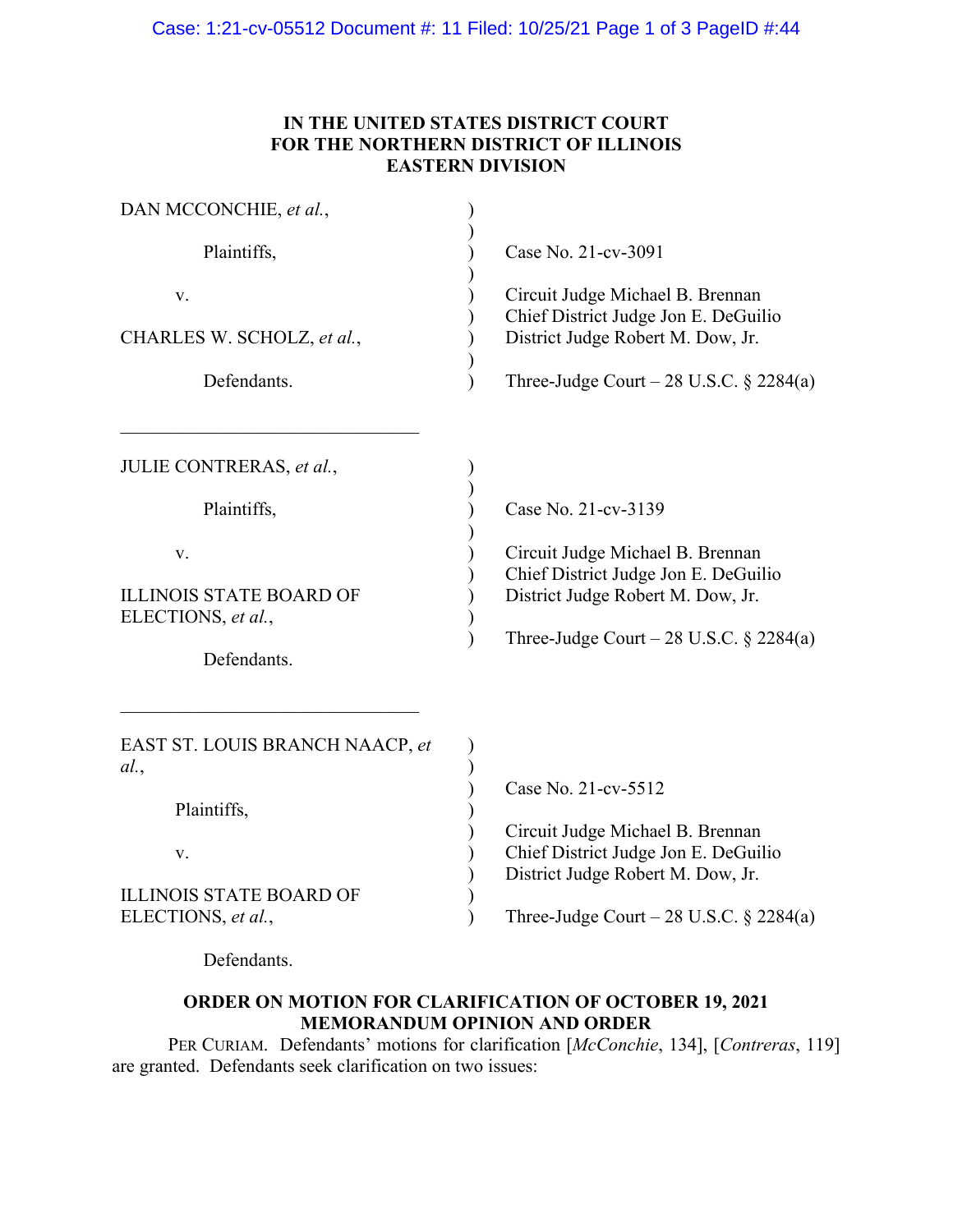- (1) whether the Panel intends to hold a trial regarding the validity of the September map, Public Act 102-0663 ("September Redistricting Plan"), or whether (as Defendants understand) the Panel intends to approve a redistricting map following the Parties' submissions regarding the September Redistricting Plan, after which any Party may challenge the Court-approved map through motion practice and, if warranted, trial, or appeal; and
- (2) whether the September Redistricting Plan has not been held invalid.

As to the first issue, Defendants read the opinion as having "instructed that the Parties are not to file dispositive motions under Rule 12(b) or Rule 56 challenging the allegations of the Second Amended Complaints," [*McConchie*, 134 at 2], [*Contreras*, 119 at 2], and as having made "clear that the Federal Rules' procedure for litigating the validity of the September Map, including Defendants' opportunity to file dispositive motions in response to the Second Amended Complaints, will not be followed," [*McConchie*, 134 at 3], [*Contreras*, 119 at 3]. That is incorrect. The opinion says only that "the Court will not *require* formal dispositive motion practice (*e.g.*, under Federal Rules of Civil Procedure 12(b) and 56) on the seconded amended complaints [*McConchie*, 116], [*Contreras*, 98]." [*McConchie*, 131 at 3, 40, 43], [*Contreras*, 117 at 3, 40, 43] (emphasis added). This language was deliberately selected in recognition of the possibility that the parties might choose to forgo certain motions—for example, if a party concludes that time is of the essence, so the expense and delay associated with motion practice might not be worth the effort. With that said, the Court has not foreclosed any party from filing any motion permitted under the Federal Rules of Civil Procedure.

Nor has the Court decided whether a trial or other court proceeding (such as an evidentiary hearing or oral argument) will (or will not) be needed. It is too soon to tell. The anticipated future course of the litigation will be discussed at the next status hearing and each hearing thereafter. While proceeding to a remedial phase gives the Court latitude in selecting the appropriate procedural mechanisms for arriving at a legally-valid redistricting map, the traditional vehicles for raising and resolving claims—complaints, answers, motions, hearings, and trials, *etc.*—remain available for use by the parties and the panel. To the extent that case management orders, including discovery and motion deadlines, need adjusting based on how the litigation unfolds, the Court will continue to work with counsel in balancing the need to develop the record with the need for a final decision in time for the Board of Elections to prepare for and the candidates to participate in a primary election next spring.<sup>1</sup> Magistrate Judge Jantz has full authority to continue adjusting dates set by her or by the panel as circumstances dictate. To the extent that motion practice, hearings, or arguments take time to prepare for and decide, the panel has ample authority to revise the timetables relating to the primary election. See, *e.g.*, Order Regarding Election Activities and the Election Calendar Regarding Illinois Public Act 97-14, *Comm. for a* 

<sup>&</sup>lt;sup>1</sup> We are aware that a related case has been filed, *East St. Louis Branch NAACP*, *et al. v. Illinois State Board of Elections*, Case No. 21-cv-5512. That case has been reassigned under Local Rule 40.4 to this panel. See [*Id.*, Dkt. No. 10]. We are encouraged by the representation by Plaintiffs in that case that they intend to abide by the existing schedule. Nevertheless, the addition of claims relating to legislative districts not mentioned in the *McConchie* and *Contreras* amended complaints, see [*id.*, Dkt. No. 1 (Compl.)], [*McConchie*, 116 (2d Am. Compl.)], [*Contreras*, 98 (2d Am. Compl.)], may add to the complexity of this matter and the time it will take to resolve.